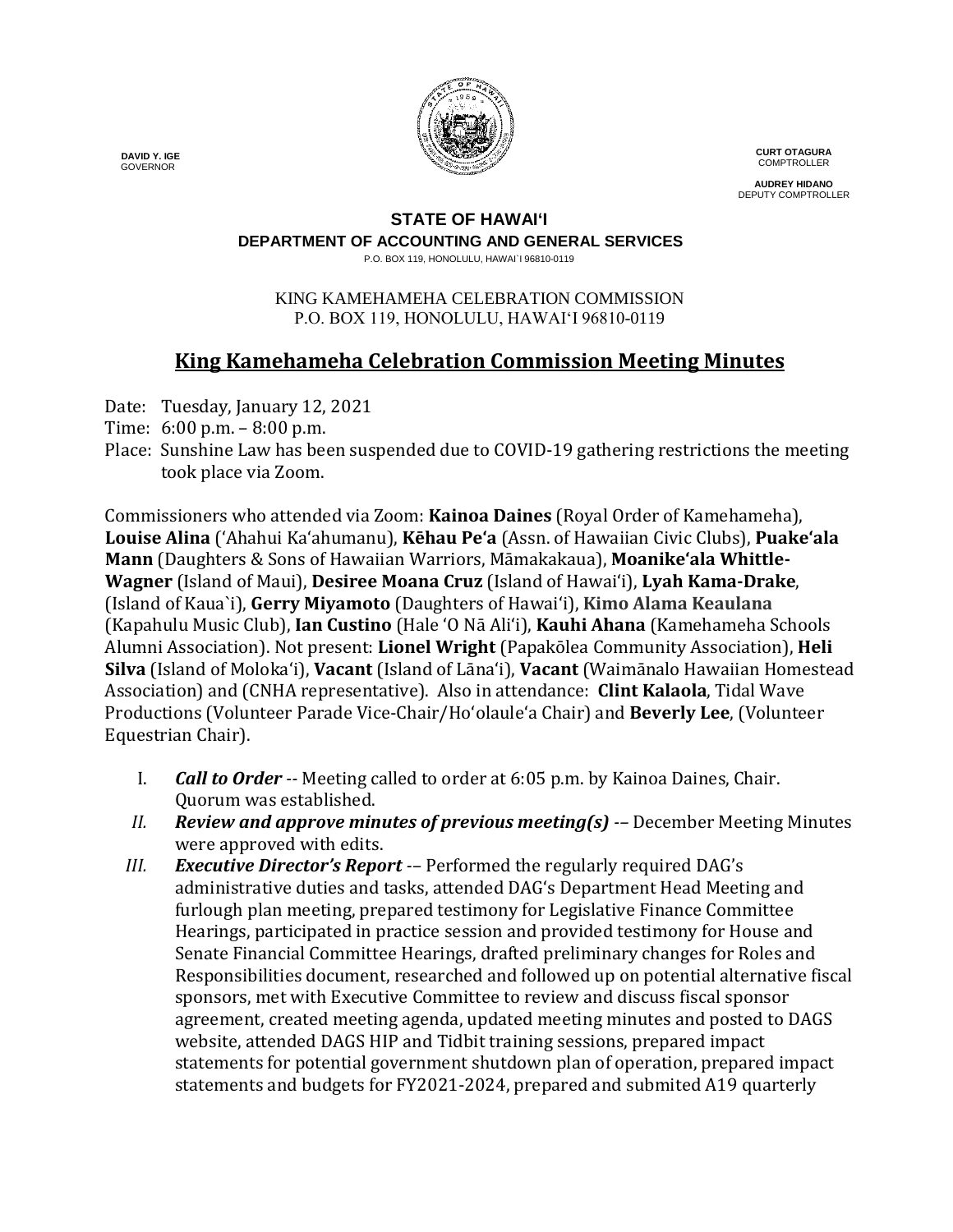allotment report, met with KGMB regarding marketing opportunity, coresponded with Foundation for Culture and the Arts regarding grant funding award notifcation, provided Office of Information practices UPIA report, secured Zoom link via multiple meetings with IT department, reviewed and organized old KKCC office files.

- *IV. Marketing and Communications* -*–* Amy met with KGMB to discuss a proposal to film and air (5-6) 2 -3 minute segments featuring various elements related to the King Kamehameha Celebations statewide. In addition, we would do a marketing take over of the social media and website the week leading up to lei draping including instudio interviews.
- *V. KKCC Business* 
	- a. *Executive Committee Report -–* Met with Kanu Hawai`i to review and consider partnering with them to be our fiscal sponsor to date their participation has been confirmed. They were selected based on their hard work and mission in the community, which aligns with our goals. We appreciate the hard work but there priorities have changed Kainoa advised that CNHA we will no longer be our fiscal sponsor as both their staffing and priorities have changed thanking them for their hard work.
	- b. *Financial Update (CNHA)* –- Since there were no transactions this month the current balance is the same as last month, \$13,890.58.
		- i. *Fundraising Committee* (Ian Custino) -– Nothing to report.

# *VI. Commissioner reports/updates non-island specific representatives*

- a. Royal Order of Kamehameha (Kainoa Daines) –- Nothing to report
- b. 'Ahahui Ka'ahumanu (Louise Alina) –- Nothing to report
- c. Hale O Nā Ali'i (Ian Custino) -- Nothing to report.
- d. Daughters & Sons of Hawaiian Warriors, Māmakakaua (Puake'ala Mann) -– Nothing to report.
- e. Daughters of Hawai'i (Gerry Miyamoto) –- There was a blessing to kick off the renovation of the Edinburgh Room in the Queen Emma Summer Palace. She noted this will be a \$600,000 renovation as the room is sinking since the house was built in 1848. A virtual annual meeting is planned for next month with the leadership.
- f. Assn. of Hawaiian Civic Clubs (Kēhau Pe'a) –- During the virtual AHCC online convention officers were elected including: During the virtual AHCC online convention, the association's executive committee officers were elected: Hailama Farden – Pelekikena (President), Dreana Kalili – Hope Pelekikena Mua (1st Vice President), Roth Puahala – Hope Pelekikena 'Elua (2nd Vice President), Pu'ukū (Treasurer) – Makana Paris.
- g. Kamehameha Schools Alumni Association (Kauhi Ahana) –- Nothing to report.
- h. Kapahulu Music Club (Kimo Alama Keaulana) -- Please remember Candice Lee and her family in your prayers, as she is ill. She is a huge advocate and past chair and founder of the Kapahulu Music Club and a big part of the King Kamehameha Day celebrations in the past.
- i. Waimānalo Hawaiian Homestead Association (Vacant)
- j. Papakōlea Community Association (Vacant)
- VII. *Hawai'i Island Report* (Desiree Moana Cruz) –- Nothing to report.
- **Maui Report** (Moanike'ala Whittle-Wagner) –- We will resume meeting on the fourth Wednesday of every month going back to that schedule on the 27 of January.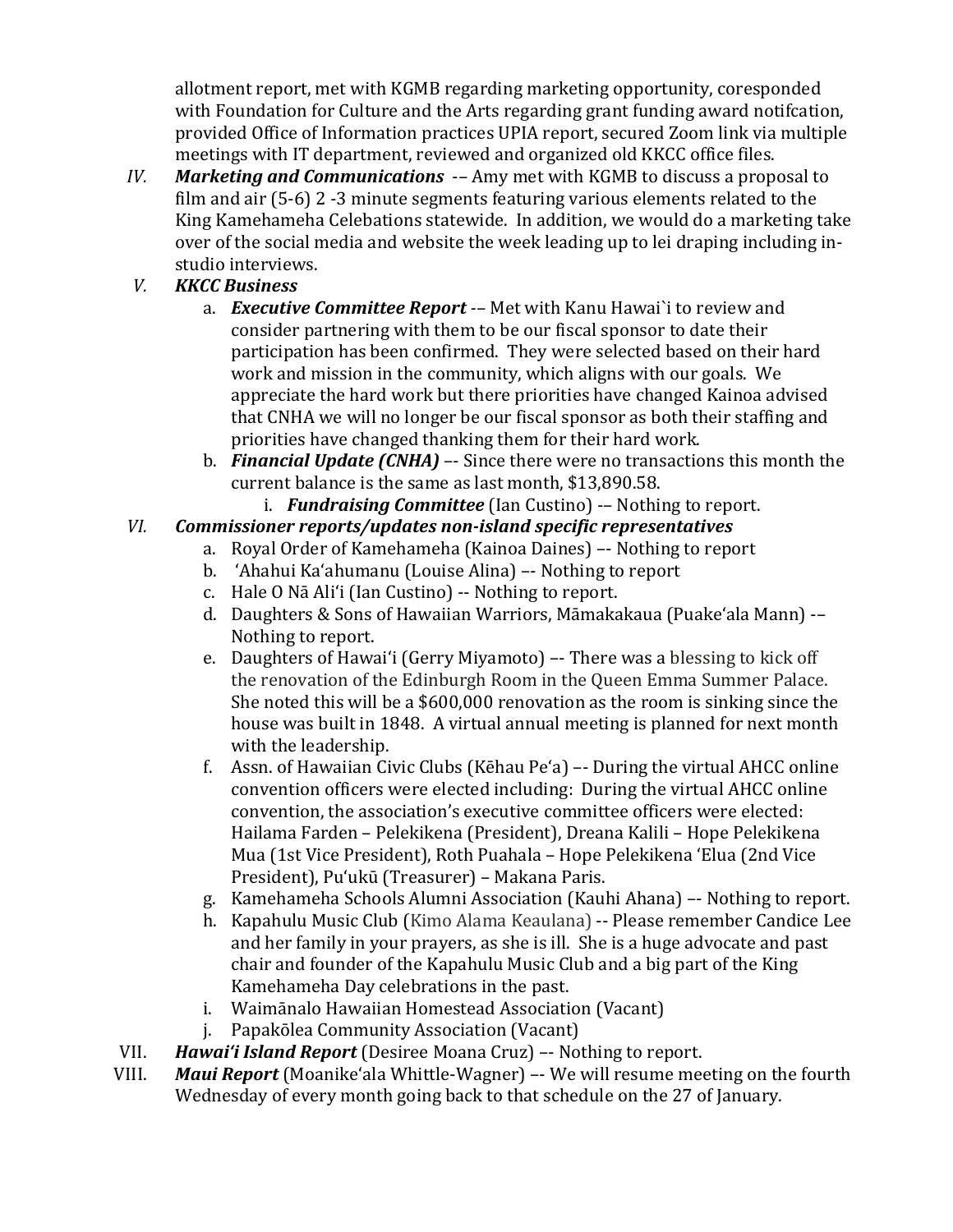- *IX. Kaua'i Report (*Lyah Kama-Drake) *–-* Nothing to report.
- *Moloka'i Report* (Heli Silva) –- Nothing to report, however, Heli asked to please keep Moloka`i in your thoughts as they are working to keep `Ohana Airlines by Hawaiian operational to and from Moloka`i. She is unable to attend the meeting this evening as she will be attending a rally at the airport.
- XI. *Lāna'i Report* (Vacant)
- XII. *O'ahu Report* (Kainoa Daines) –- Nothing to report.

## *Commission Reports*

- a. *Legislative* (Kēhau Pe'a) –- Nothing to report.
- b. *Statuary* (Desiree Moana Cruz) –- There was some activity at the statue in Hilo: planting a garden and staging a protest. We have received a \$50,000 grant from The State Foundation on Culture and the Arts and are awaiting the paperwork. We are working with them to review the wording because it is specifically meant for the three local statues, however, it also included the statue in Washington, D.C. We will be meeting with them to get some additional clarification on its terms and conditions.
- c. *Retention* (Vacant) –- Kainoa advised Gerry has indicated that she would like to step down as Retention Chair leaving the seat vacant. If there is anyone who is interested in volunteering please let us know. Beverly spoke with Kilauea Wilson, current President of the Waimanalo Hawaiian Homestead Association regarding the vacant commission seat for the Waimānalo Hawaiian Homestead Association. Kilauea had originally offered there past commissioner Kamakana Aquino as a replacement. In speaking with Kamakana Aquino, Beverly advised that he is not interested. Beverly advised Kilauea of the conversation with Kamakana, and suggested he apply for the seat. Kilauea requested Zoom meeting information and mentioned that he would like to attend the scheduled commission meeting. Regarding Papakōlea Hawaiian Homestead, Beverly spoke with Lilia Kapuniai, with the Papakōleo Community Association. She advised that their current Ccommissioner, Lionel, recently lost his mother, with him as her primary caregiver, and so she has been giving him time to grieve. Lilia was advised that Lionel has not attended any commission meetings and there has been no response to our communication. Lilia advised that Papakōlea Homestead wants to continue their presence and supports Lionel as their commissioner. The Papakōlea Association volunteered to be the conduit to Lionel and the commission.
- d. *State Archives* (Kimo Alama Keaulana) -– Nothing to report, however Kimo inquired if anyone was familiar with the 'Ulu'ulu: The Henry Ku'ualoha Giugni Moving Image Archive of Hawai'i at West O`ahu as it is a repository of moving pictures. He wanted to see if they have anything deposited there in connection with the festivities. Kimo to follow up to see what they may have in their possession.
- a. *Oahu Parade and Pā'ū Units (Clint Kalaola and Beverly Lee) -–* The committee is planning to meet soon and discuss the potential options, however, given the status of the vaccines and timeline associated with herd immunity it is unlikely possible to hold mass gatherings such as the parade. Regarding the pā'ū units, Bev is still reaching out to the riders and the ranches.